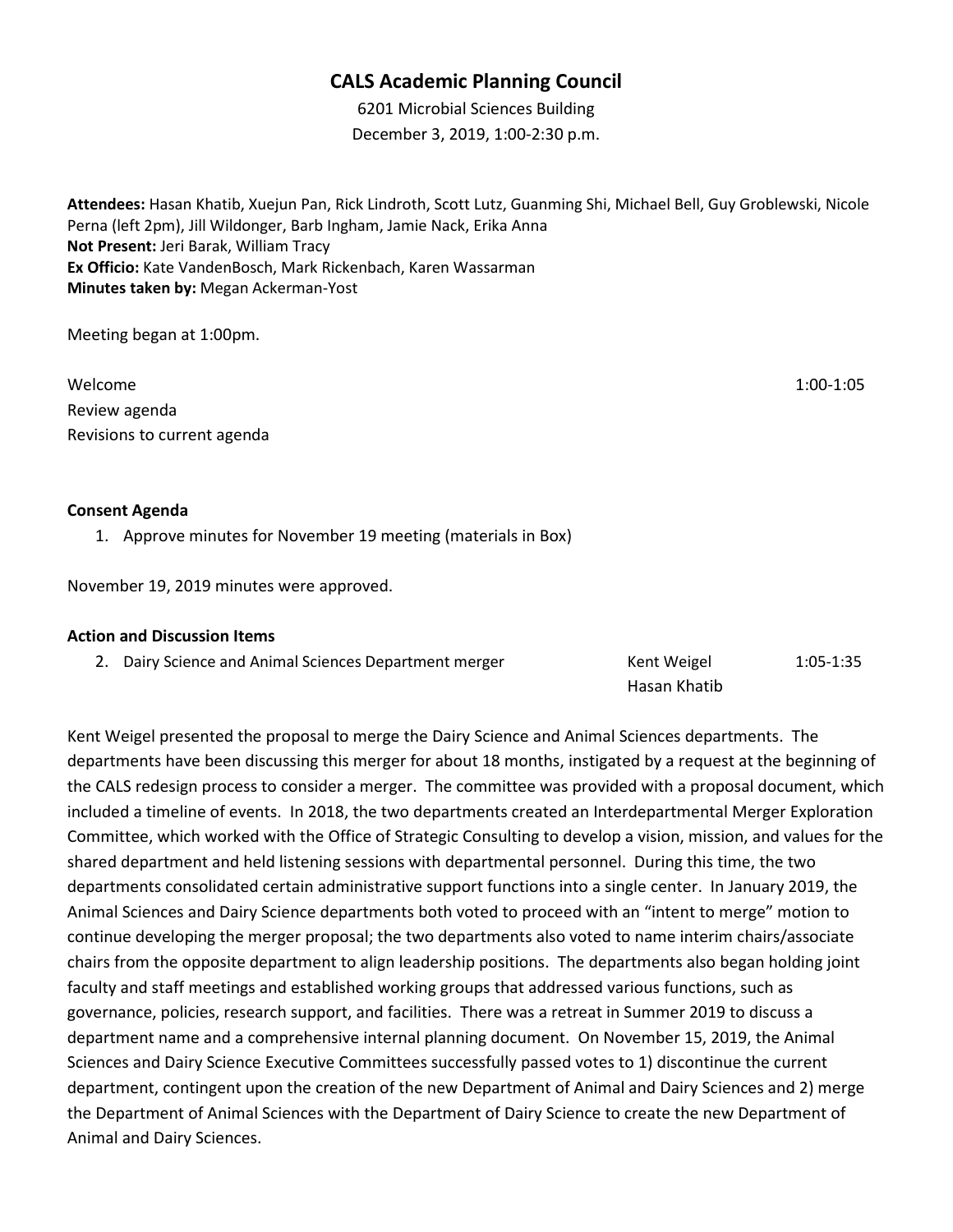While it was acknowledged that closing both departments and opening a new one was more difficult administratively, the departments felt that it was an important step to ensure a sharing of equals. Concerns raised during the process included a loss of identity and visibility, as well as a concern that the new department would be spreading itself too thin with different initiatives and directions given the increased scope and faculty expertise.

The two departments include 26 faculty, almost evenly split between the current departments, although some growth is anticipated due to the Dairy Innovation Hub.

There are no immediate changes planned for the undergraduate or graduate programs. However, a new team has been created across the whole new department to increase enrollment in the majors.

The committees that were in the two departments were reviewed and reorganized to reduce the number of committees and improve effectiveness.

The policy working group has been reviewing policies to see where alignment is needed. They are currently working on some "low-hanging fruit" for policies that will be easy to merge and will be working on other policies, such as teaching load, soon.

One aspect of the merger that was stressed was the need to ensure that the new department continues to have critical mass in research areas. The department wants to ensure that there is more than one person in key areas so that programs are stable, especially as faculty retire or turn over. While it is important that faculty research in a variety of species are represented, the department indicated the need to consider research areas instead of just species categories, as having depth in research areas provides stability for academic programs and initiatives. However, Kent stated that it was also important for the department to consider emerging areas of research that are necessary for change.

Q: How have you handled hiring during this time? A: carefully. We have tried to ensure that the hiring committees have represented both historical departments and tryed to remain more species-neutral. Both executive committees voted on all the hires (e.g., voted by one and endorsed by the other).

Q: I know the college has provided guidance on promotion and tenure, but I'm wondering how you have addressed any concerns from your assistant professors? A: I don't think that it was a major concern of any of the assistant professors, and tenure decisions for current assistant professors are outlined in the merger proposal. I think there has been a concern about climate going forward, which we are aware of.

Q: Are there any obvious differences in faculty mentoring and tenure review? A: The Dairy Science department has had more faculty pass their tenure review. The Animal Sciences department had five faculty who did not make it to tenure, so we changed our policy for tenure and strengthened the mentoring process for faculty.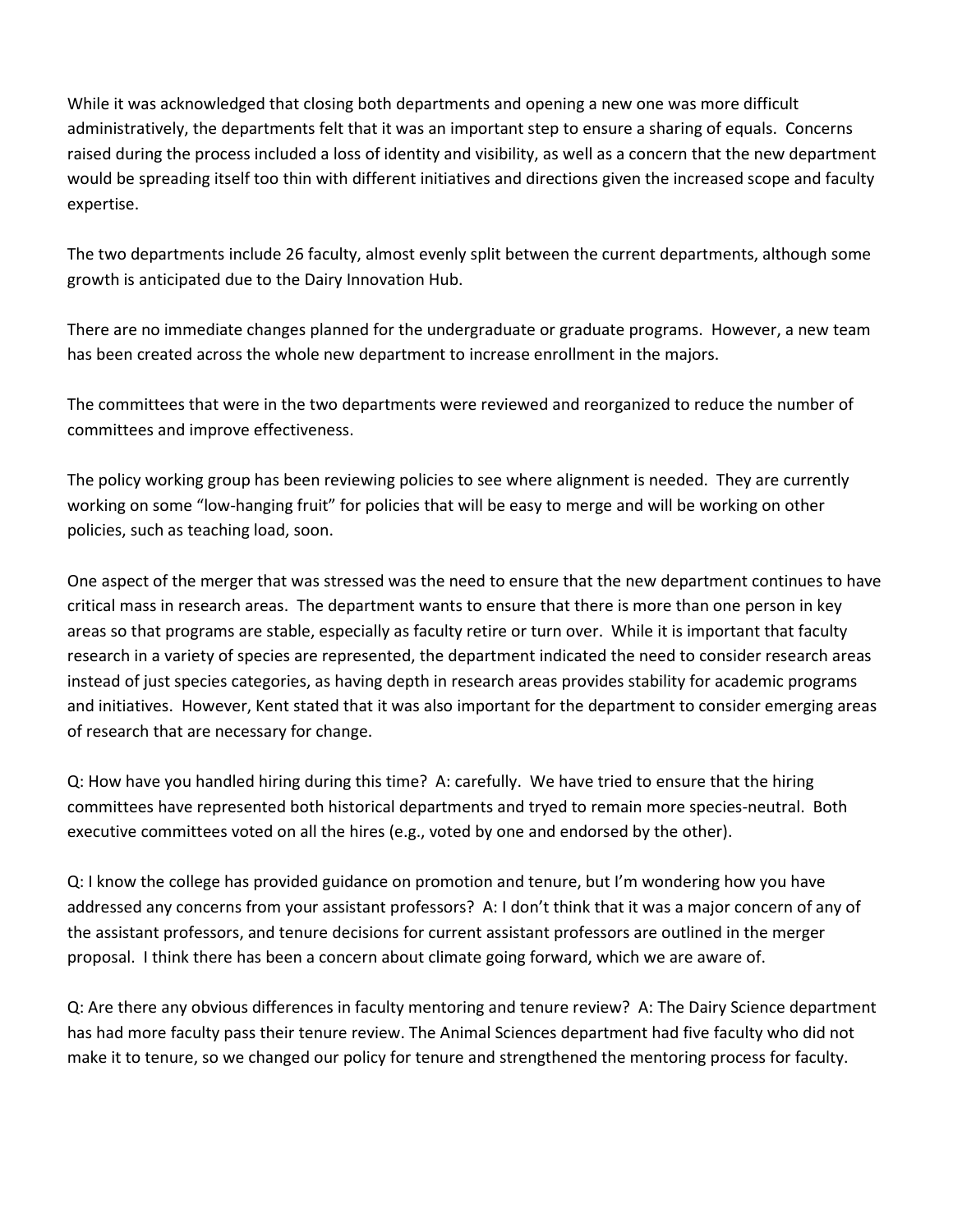Q: Is there a plan for recruitment? A: Animal Sciences hasn't traditionally had recruitment efforts, but Dairy has been doing it. Now we have a working group to have a combined recruitment effort. We have changed the focus of our AN SCI/DY SCI 101 course to provide broader appeal for both farm and companion animals.

Q: I'm wondering about the staff for your department and how they have reacted? A: There were a few staff that turned over, mostly due to retirement. We changed our advising model and hired a professional advisor to cover advising for all the students. We haven't fully worked it out yet, but we want to have all students with a faculty mentor in addition to the advisor.

Q: I'm interested – is the indirect costs and revenue-generating fairly even between the two departments? A: Overall, yes, but Animal has more CFI and Dairy brings in more research grants. In most ways, the departments are about equal size. We believe this is part of the reason why the merger has gone fairly smoothly.

Q: How much of a mess is the new subject listing going to be, and how confusing will it be to students? A: There is only one number that overlaps, so we don't anticipate a large issue. However, the process for merging subject listings is on hold right now and hasn't started yet.

Q: I'm wondering about some feedback that the department could provide for future mergers, given that both of these departments were healthy going in? A: I think in this case we didn't have an issue with a takeover, where one department is much bigger than another, but were more of a merger of equals. We had time over a year and a half to talk through the change and the effects. We are in the same building, nation-wide there are only a few separate dairy science departments, and there isn't any reason other than tradition to have separate departments. The dean's office was supportive and provided a lot of assistance, and new faculty coming in were encouraged about the change. There is also a reorganization of animal care to distribute the workload and improve efficiencies with animal care and equipment.

Motion to support the proposal to open a new department of Animal and Dairy Science, close the old Animal Science and Dairy Science departments, move the faculty and subject listings to the new department, etc.

Vote to support: Lutz/Pan, 12-0-0

3. Summer Term, follow-up discussion Number 2014 Maxwell Area Massarman 1:35-1:55

Angie Seitler

Karen Wassarman and Angie Seitler provided a question-and-answer session on summer term enrollment and funding.

Q: Has there been a push from students for taking courses in the summer? In my field, summer is often a time for practical experience, and I want to be sure that we are keeping student interest in mind instead of just generating revenue. A: Students are interested in taking courses over the summer. Summer courses are good for bottlenecks, where students can get into courses in summer more easily. Some students want to take one course over the summer so that they can really focus on one course. Students who are doing research sometimes want to take a course over the summer.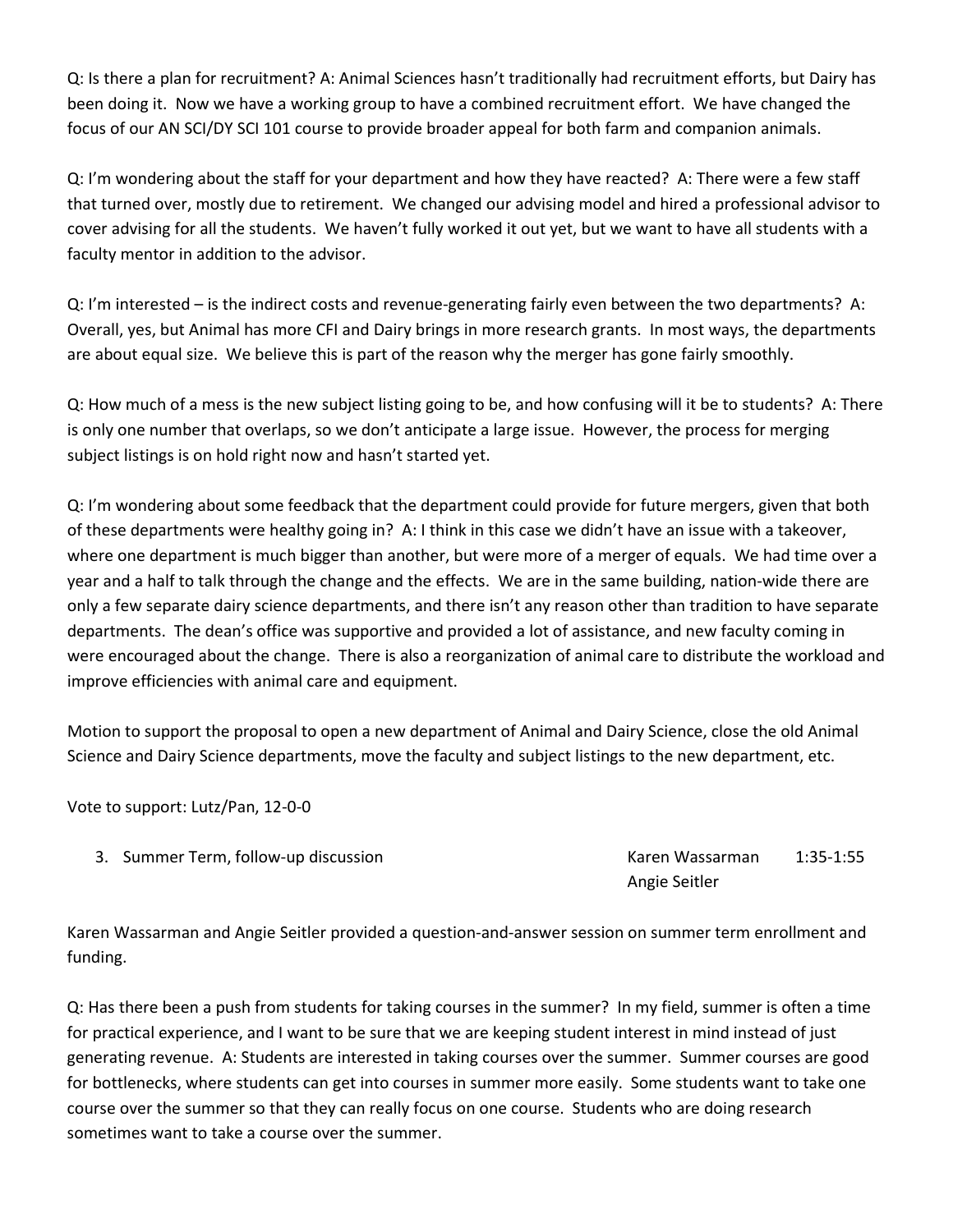Q: I have a question about cancelling a course for low enrollment. Departments put out some capital to teach a course, and what is the best timing for students? A: The cost for departments is actually fairly similar regardless of the term. There are no deadlines, but we should be good players in this domain, because it makes a big difference to students.

Q: Is this a departmental decision, or is there a college strategy? A: Campus provides some information about bottlenecks and assisting with funding. We have conversations with departments that are interested in getting involved in summer to help focus efforts. There is also an instructional designer who we are hoping will help us identify players in this domain.

Q: Have you seen any data on any effects of summer term? A: We've seen some effects on course enrollment, which I think was the hoped-for outcome. Taking some of the enrollment burden off of large enrollment courses during the fall and spring semesters is beneficial for students.

Q: Is there a strategy for online vs. in-person courses? A: It's important to keep in mind that not every course can be online, and it's important to develop each course as a student experience. We rely on the expertise by DCS to assist in developing online courses.

Q: I have a question about CFI – aren't you competing with yourself? You are required to pay money for summer, so in order to make that money, you have to teach during the summer even if there aren't courses that are overenrolled. A: If your courses are overenrolled during the two semesters, then you can teach in the summer. You can also be thinking about different audiences in the summer, for students who aren't in your major or aren't at the university.

Q: It seems like there are two different issues: one is the summer charge, which can be paid in different ways, and the other is the summer courses. Do other departments pay for that summer charge in ways other than offering summer courses? A: Yes, some departments have taught more in the summer, and some are using other sources of money.

Q: I'm just wondering whether this summer charge is a stick to make us teach year-round? A: The chancellor set out ambitious goals for increasing revenue, and we are still on the upward trend. The purpose of increasing revenue is to reach more learners and improve our services.

Q: I would argue that right now the risk is all with the student, since they don't know if they will be getting a quality experience. I think that risk should be with the department, the college, or the university. A: The courses are assessed the same way that courses during the semester are assessed.

## **Informational Items and Announcements**

4. 3-year plans for GUIDE **Karen Wassarman** 1:55-2:05

The chancellor's office is rolling out a new initiative for three-year plans which is going to happen very quickly. If you are interested, please contact the Academic Affairs office. An email will be sent to the chairs.